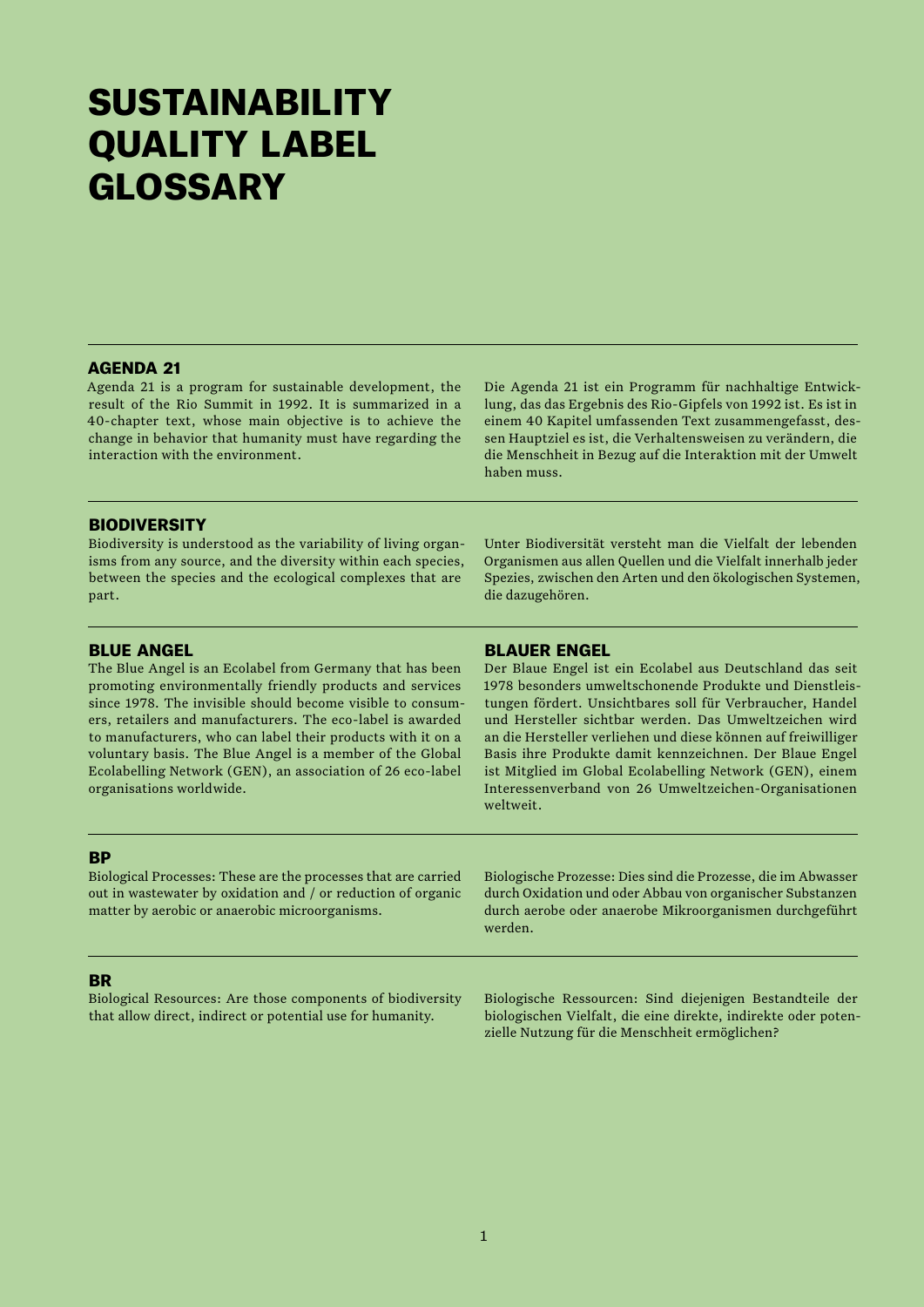# **COMPOSTABLE**

Compostable (ISO Standard EN13432) While all compostable material is biodegradable, not all biodegradable material is compostable. The primary difference between the two is that while biodegradable materials return to nature, they can disappear completely and sometimes leave metal residue, but compostable materials create something called humus, or nutrient-rich, water-retaining soil that plants love. There are 2 types of composting, Industrial and Home, both have there own accreditation.

# KOMPOSTIERBARKEIT

Kompostierbar (ISO-Norm EN13432) Während alle kompostierbaren Materialien biologisch abbaubar sind, sind nicht alle biologisch abbaubaren Materialien kompostierbar. Der Hauptunterschied besteht darin, dass biologisch abbaubare Materialien sich komplett zersetzten und dabei manchmal Metallrückstände hinterlassen. Kompostierbare Materialien werden zu Humus auch als nährstoffreicher, wasserspeichernder Boden bezeichnet, den die Pflanzen lieben. Es gibt 2 Arten der Kompostierung, industriell und zu Hause, beide haben eine eigene Zulassungsstufen.

## CP 65

California Proposition 65 requires businesses to notify Californians about significant amounts of chemicals in the products they purchase, in their homes or workplaces, or that are released into the environment. By providing this information, Proposition 65 enables Californians to make informed decisions about protecting themselves from exposure to these chemicals. Proposition 65 also prohibits California businesses from knowingly discharging significant amounts of listed chemicals into sources of drinking water. Proposition 65 became law in November 1986.

California Proposition 65 verpflichtet Unternehmen, die Kalifornier über bedeutende Mengen an Chemikalien in den Produkten zu informieren, die sie kaufen, in ihren Häusern oder Arbeitsplätzen vorhanden sind, oder die an die Umwelt abgegeben werden. Durch die Bereitstellung dieser Informationen ermöglicht Proposition 65 den Kaliforniern, auf fundierter Basis Entscheidungen über den Schutz vor der Gefährdung durch diese Chemikalien zu treffen. Proposition 65 verbietet es kalifornischen Unternehmen auch, wissentlich grosse Mengen an gelisteten Chemikalien in das Trinkwasser zu leiten. Vorschlag 65 wurde im November 1986 in Kraft gesetzt.

#### CPSIA

USA Consumer Product Safety Improvement Act – This report will present an overview of issues regarding the implementation of the Consumer Product Safety Improvement Act of 2008 (CPSIA). In addition to strengthening the regulatory and enforcement authority of the Consumer Product Safety Commission, the new law established new safety standards, such as those for lead content and phthalates, and testing and certification requirements, focusing particularly on children's products.

USA Konsument Produkt Sicherheits Verordnung – Dieser Bericht gibt eine Übersicht der Vorgaben betreffend der Einhaltung Konsument Produkt Sicherheits Verordnung von 2008 (CPSIA). Zusätzlich zur Stärkung die Regulations und Einhaltungsbehörde der Konsument Produkt Sicherheit Kommision welche die neuen Gesetze und Sicherheitsstandarte erstellt, wie Bleiinhalt und Phtalates und Test und Zertifizierungsanforderungen festlegen, mit Fokus besonders auf Kinder Produkte.

## **CSR**

Corporate Social Responsibility means companies must be socially responsible in the way that they are organized and managed.

Corporate Social Verantwortlichkeit bedeutet, dass Unternehmen in der Art und Weise, wie sie organisiert und geführt werden, sozial verantwortlich sein müssen.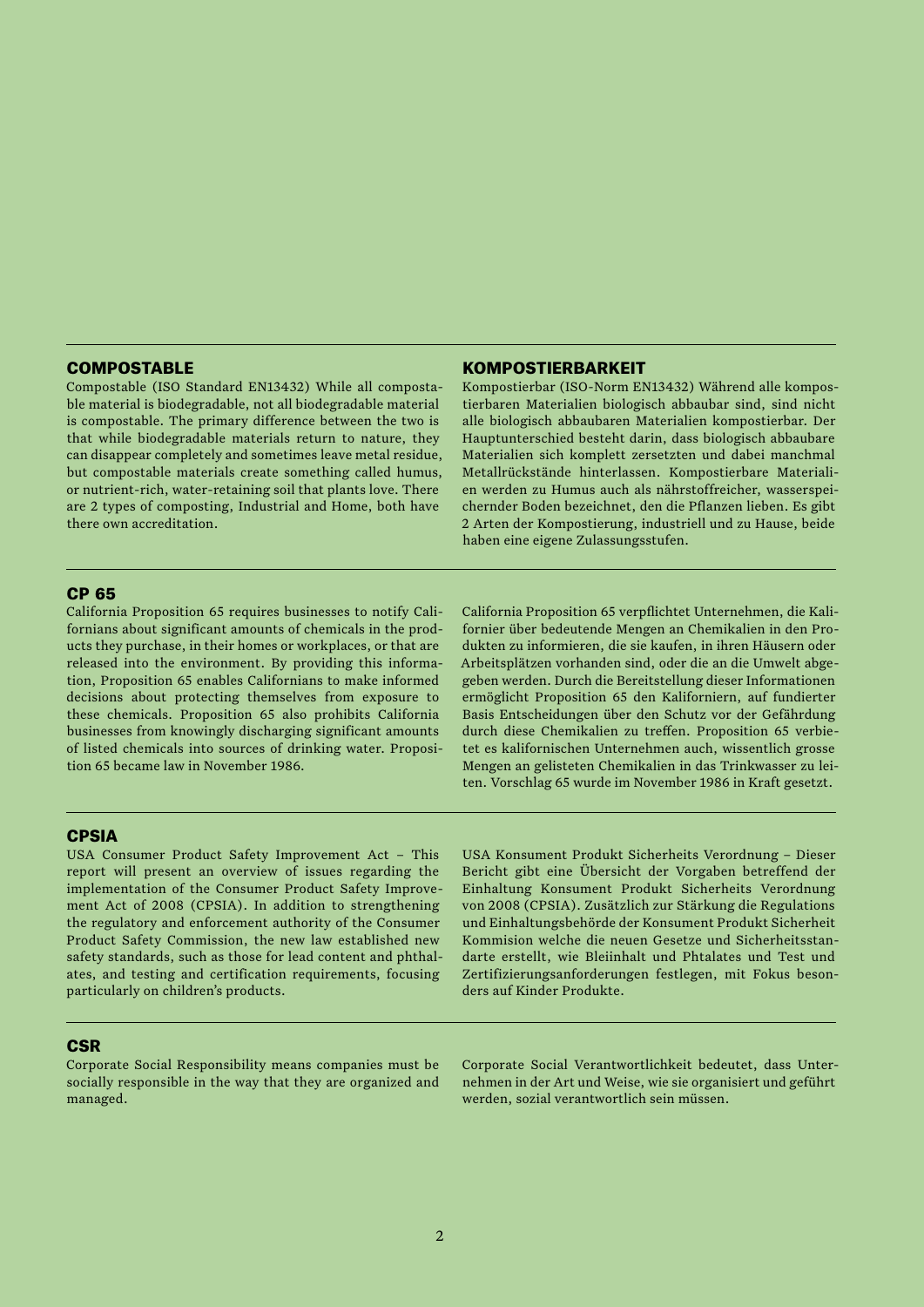# DEGRADABLE

Degradable stands for a process in which material can be degraded under certain environmental conditions (e.g. biodegradable means the action of microorganisms, photologically degradable implies the action of light).

# DOWNCYCLING

The reduction of an object's quality whenever it gets recycled.

# **ECF**

ECF bleaching is a bleaching sequence without the use of elemental chlorine. In ECF bleaching, chlorine dioxide is usually the main bleaching agent. Chlorine dioxide has the highest selectivity among technical bleaching chemicals. To minimize the environmental impact of the bleaching process the ECF process is usually combined with bleaching stages involving oxygen, hot acid, or ozone.

Die ECF-Bleichung ist eine Bleichsequenz ohne den Einsatz von elementarem Chlor. Bei der ECF-Bleichung ist Chlordioxid in der Regel das wichtigste Bleichmittel. Chlordioxid hat die höchste Selektivität unter den technischen Bleichchemikalien. Um die Umweltbelastung durch den Bleichprozess zu minimieren, wird der ECF-Prozess in der Regel mit Bleichstufen aus Sauerstoff, heisser Säure oder Ozon kombiniert.

# ECO DESIGN

ECO Design for packaging – Packaging Concept which considers protection of goods, takes care of consumers needs, optimized for logistics, functional regarding information and sales, handling optimized (complete emptying), impact on environment, needed resources, re-use or recycability, use of recycled raw materials.

Ecodesign (auch ökologisches Design oder Sustainable Design) orientiert sich an den Prinzipien der Nachhaltigkeit. Ziel ist mit einem intelligenten Einsatz der verfügbaren Ressourcen einen möglichst großen Nutzen für alle beteiligten Akteure (entlang der Wertschöpfungskette) bei minimaler Umweltbelastung und unter sozial fairen Bedingungen zu erreichen.

# **ECODELITE**

Modern legal classification for environmental crimes, such as contaminating water and air sources, producing excessive noise, littering. It is based on the responsibility of the polluter.

Moderne gesetzliche Klassifizierung für Umweltkriminalität, wie z.B. Verunreinigung von Wasser- und Luftquellen, übermäßige Lärmbelästigung, Verschmutzung. Sie basiert auf der Verantwortung des Verursachers.

E-Cycling: Das Recycling von Elektronikschrott.

analyse beschäftigt.

# E-CYCLING

E-Cycling: The recycling of electronic waste.

# **EDAPHOLOGY**

Edaphology: Natural science that studies soil analysis.

# **EIC**

Energy incycling is the energy recovery process of utilizing energy that would normally be wasted, usually by converting it into electricity or thermal energy. Undertaken at manufacturing facilities, power plants, and large institutions such as hospitals and universities, it significantly increases efficiency, thereby reducing energy costs and greenhouse gas pollution simultaneously. The process is noted for its potential to mitigate global warming profitably.

Das Energie-Incycling ist der nergierückgewinnungsprozess, bei dem Energie genutzt wird, die normalerweise verloren geht, meist durch Umwandlung in Strom oder Wärmeenergie. In Produktionsstätten, Kraftwerken und großen Institutionen wie Krankenhäusern und Universitäten wird die Effizienz deutlich gesteigert und damit gleichzeitig die Energiekosten und die Treibhausgasbelastung reduziert. Der Prozess zeichnet sich durch sein Potenzial aus, die globale Erwärmung profitabel zu mildern.

Edaphologie: Naturwissenschaft, die sich mit der Boden-

# ABBAUBAR

Abbaubar steht für einen Prozess, bei dem Material unter bestimmten Umweltbedingungen abgebaut werden kann (z.B. biologisch abbaubar bedeutet die Wirkung von Mikroorganismen, photologisch abbaubar: impliziert die Wirkung von Licht).

Die Qualitätsminderung eines Objekts, wenn es recycelt wird.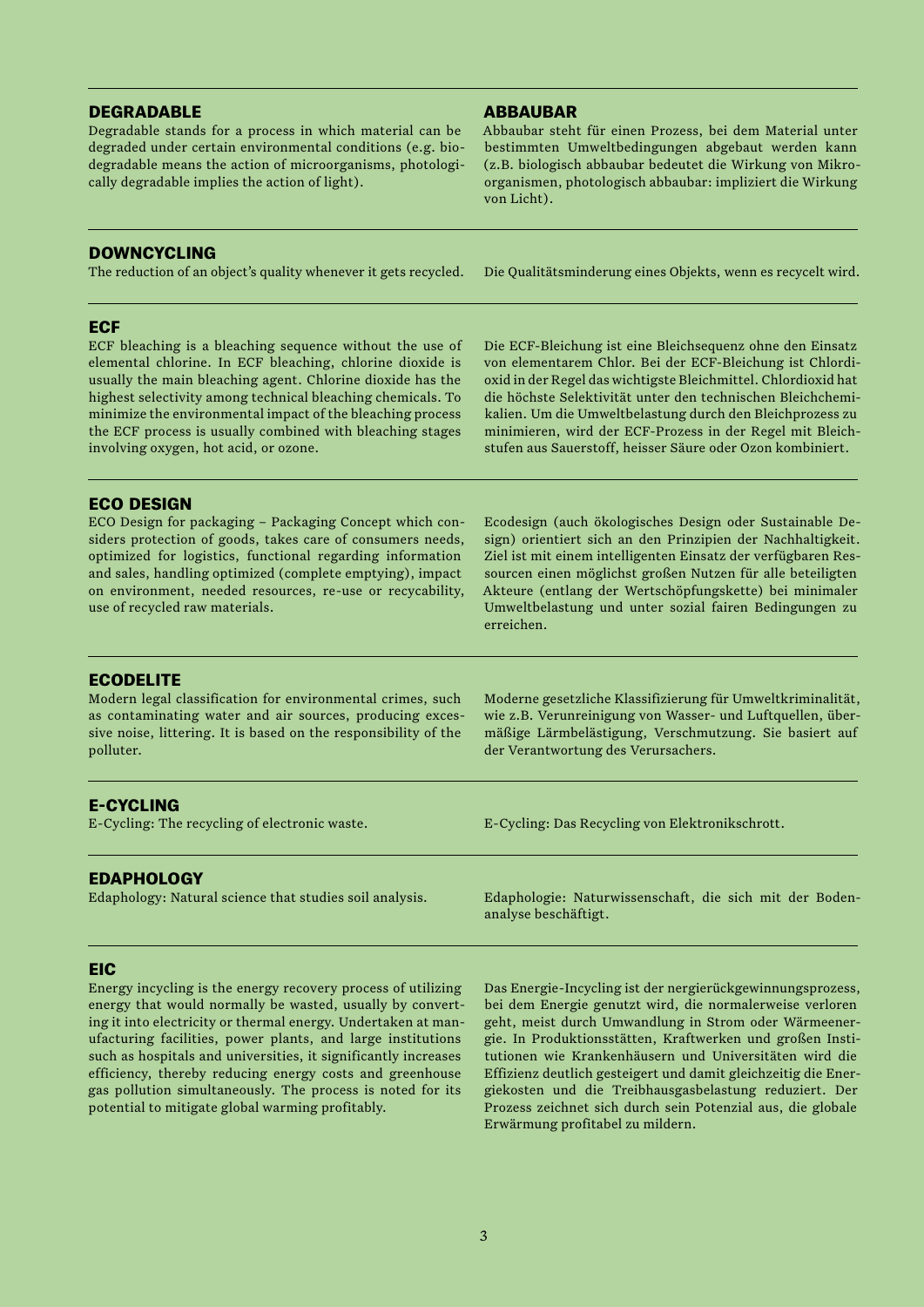## EMAS

EMAS is the acronym for Eco-Management and Audit Scheme, also known as EU Eco-Audit or Eco-Audit. EMAS was developed by the European Union and is a joint environmental management and audit scheme for organisations wishing to improve their environmental performance. The EMAS Regulation (Eco-Management and Audit Scheme) assigns a crucial role to industry's self-responsibility in managing its direct and indirect environmental impacts. Companies, service providers, administrations, etc., but also other types of organisations, including supranational organisations, can be certified.

EMAS ist die Kurzbezeichnung für Eco-Management and Audit Scheme, auch bekannt als EU-Öko-Audit oder Öko-Audit. EMAS wurde von der Europäischen Union entwickelt und ist ein Gemeinschaftssystem aus Umweltmanagement und Umweltbetriebsprüfung für Organisationen, die ihre Umweltleistung verbessern wollen. Die EMAS-Verordnung (Öko-Audit-Verordnung) misst der Eigenverantwortung der Wirtschaft bei der Bewältigung ihrer direkten und indirekten Umweltauswirkungen eine entscheidende Rolle zu. Zertifiziert werden können Unternehmen, Dienstleister, Verwaltungen etc., aber auch andere Arten von Organisation, einschließlich überstaatlicher Organisationen.

## **EN71**

The European standard EN 71 specifies safety requirements for toys. It is a legal requirement that all toys sold in the European Union and other specific products that come into direct contact with children must comply with this standard. The EN 71 standard is based on Directive 2009/48/EC of 30 June 2009.

Die europäische Norm EN 71 spezifiziert Sicherheitsbestimmungen für Spielwaren. Rechtlich vorgeschrieben ist, dass alle in der Europäischen Union verkauften Spielwaren und weitere bestimmte Produkte, die in direkten Kontakt mit Kindern kommen, diese Norm erfüllen müssen. Die EN 71 Norm basiert auf der Richtlinie 2009/48/EG vom 30. Juni 2009.

## EN13432

European Standard to determine the compostability and biodegradability of materials.

Europäische Norm zur Bestimmung der Kompostierbarkeit und biologischen Abbaubarkeit von Materialien.

# EPR

Extended Producer Responsibility (EPR) is a strategy used in the field of waste management to add all of the environmental costs of a product throughout the its life cycle to its market price.

## ENVIRONMENTAL QUALITY

Environmental Quality: The measurable attributes of a product or process that indicate its contribution to health and ecological integrity. Physical, biological and ecological status of a given area or area of the biosphere, in terms of its unity and the present and future health of man and the other animal and plant species.

# EU ECOLABLE

Established in 1992 and recognised across Europe and worldwide, the EU Ecolabel is a label of environmental excellence that is awarded to products and services meeting high environmental standards throughout their life-cycle: from raw material extraction, to production, distribution and disposal. The EU Ecolabel promotes the circular economy by encouraging producers to generate less waste and CO2 during the manufacturing process. The EU Ecolabel criteria also encourages companies to develop products that are durable, easy to repair and recycle.

Extended Producer Responsibility (EPR) ist eine Strategie im Bereich der Abfallbewirtschaftung, bei der alle Umweltkosten eines Produkts während seines gesamten Lebenszyklus zu seinem Marktpreis addiert werden.

## UMWELTQUALITÄT

Umweltqualität: Die messbaren Eigenschaften eines Produkts oder Prozesses in Bezug auf seinen Beitrag zu Gesundheit und ökologischer Unbedenklichkeit. Physischer, biologischer und ökologischer Zustand eines bestimmten Bereichs oder Bereichs der Biosphäre im Hinblick auf seine Kohärenz mit der gegenwärtigen und zukünftigen Gesundheit des Menschen und der anderen Tier- und Pflanzenarten.

Das 1992 gegründete und europa- und weltweit anerkannte EU-Umweltzeichen ist ein Umweltzeichen, das Produkten und Dienstleistungen verliehen wird, die während ihres gesamten Lebenszyklus hohe Umweltstandards erfüllen: von der Rohstoffgewinnung über die Produktion, den Vertrieb und die Entsorgung. Das EU-Umweltzeichen fördert die Kreislaufwirtschaft, indem es die Produzenten ermutigt, während des Herstellungsprozesses weniger Abfall und CO2 zu erzeugen. Die EU-Umweltzeichenkriterien ermutigen die Unternehmen auch, Produkte zu entwickeln, die langlebig, reparaturfreundlich und recycelbar sind.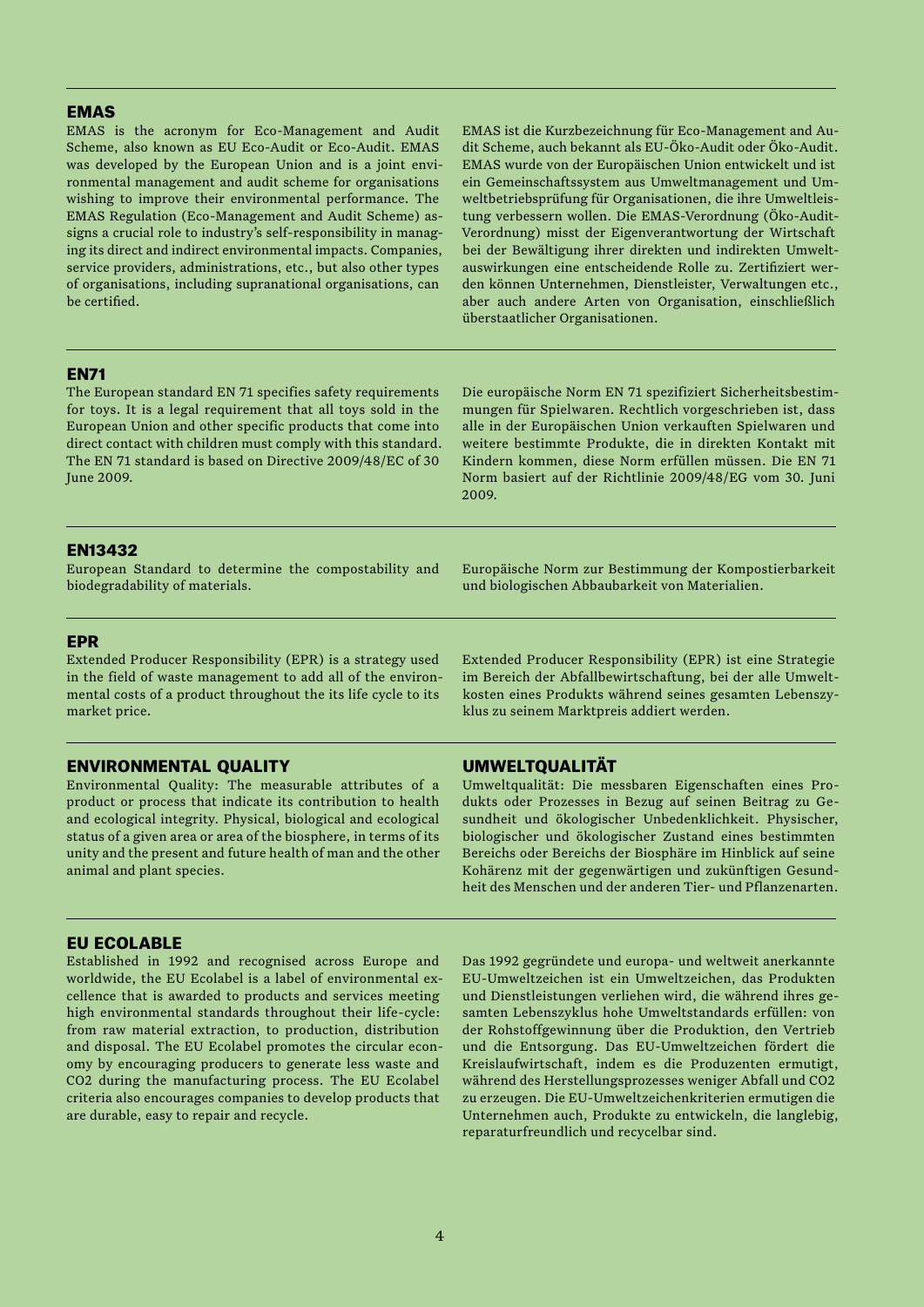## **EUTR**

The EU Timber Regulation (EUTR) came into force in 2013 prohibiting the placing of illegally harvested timber in the European market. The regulation is a major part of the EU's effort to reduce deforestation and protect at risk tree species as part of the EU Forest, Law, Enforcement, Governance and Trade (FLEGT) Action Plan. It is implemented in all countries in the EU and the EEA and will be replicated in the UK following Brexit.It applies to timber harvested in both the EU and internationally, obligating businesses to assess and mitigate any risks that the timber in their products has come from an illegal source.

Die EU-Holzverordnung (EUTR) trat 2013 in Kraft und verbietet das Inverkehrbringen von illegal geschlagenem Holz auf dem europäischen Markt. Die Verordnung ist ein wesentlicher Bestandteil der Bemühungen der EU zur Verringerung der illegalen Abholzungen und zum Schutz gefährdeter Baumarten im Rahmen des Aktionsplans der EU Forest, Law, Enforcement, Governance and Trade (FLEGT). Es wird in allen Ländern der EU und des EWR umgesetzt und wird nach dem Brexit im Vereinigten Königreich repliziert und gilt für Holz, das in der EU und international geschlagen wird. Es verpflichtet die Unternehmen die Risiken zu bewerten um zu verhindern, dass das Holz in ihren Produkten aus illegalen Quellen stammt.

#### EV

Environmental Values: Set of qualities that define an environment as such, including the characteristics of living, inert and cultural components.

Umweltrelevante Werte: Eine Reihe von Eigenschaften, die eine Umgebung als solche definieren, einschließlich der Eigenschaften von lebenden, inerten und kulturellen Komponenten.

#### FSC™

The mission of the Forest Stewardship Council™ is to promote and enhance well-managed forests through credible certification that is environmentally responsible, socially acceptable, and economically viable.

Die Zielsetzung des Forest Stewardship Council™ ist es, die Sicherung der nachhaltigen Waldnutzung zu gewährleisten; diese beinhaltet die Wahrung und auch Verbesserung der ökonomischen, ökologischen und sozialen Funktionen der Forstbetriebe.

## FSC CLAIM

FSC-certified material: Input material that is supplied with an FSC 100%, FSC Mix, or FSC Recycled claim from an FSC-certified supplier. A claim made on sales and delivery documents for FSC-certified or FSC Controlled Wood output products. The allowable FSC claims are: FSC 100%, FSC Mix x%, FSC Recycled x%, FSC Mix Credit, FSC Recycled Credit and FSC Controlled Wood.

FSC-zertifiziertes Material: Eingangsmaterial, das mit einem FSC 100%-igen, FSC-Mix- oder FSC-Recycel-Claim von einem FSC-zertifizierten Lieferanten geliefert wird. Ein Anspruch auf Verkaufs- und Lieferdokumente für FSCzertifizierte oder FSC-kontrollierte Holzprodukte. Die zulässigen FSC-Ansprüche sind: FSC 100%, FSC Mix x%, FSC Recycled x%, FSC Mix Credit, FSC Recycled Credit und FSC Controlled Wood.

#### **GEN**

The Global Ecolabelling Network (GEN) is an interest group that awards eco-labels for products with environmentally friendly properties based on the model of the Blue Angel. The aim of the association of currently 26 eco-label organisations worldwide is to coordinate the exchange of information on national eco-label activities and to promote the eco-label programmes of the individual countries.

Das Global Ecolabelling Network (GEN) ist ein Interessenverband, der nach dem Vorbild des Blauen Engels Umweltzeichen für Produkte mit umweltfreundlichen Eigenschaften vergibt. Das Ziel des Interessenverbandes von derzeit 26 Umweltzeichen-Organisationen weltweit ist es, den Informationsaustausch bezüglich nationaler Umweltzeichen-Aktivitäten zu koordinieren und die Umweltzeichen-Programme der einzelnen Staaten zu fördern.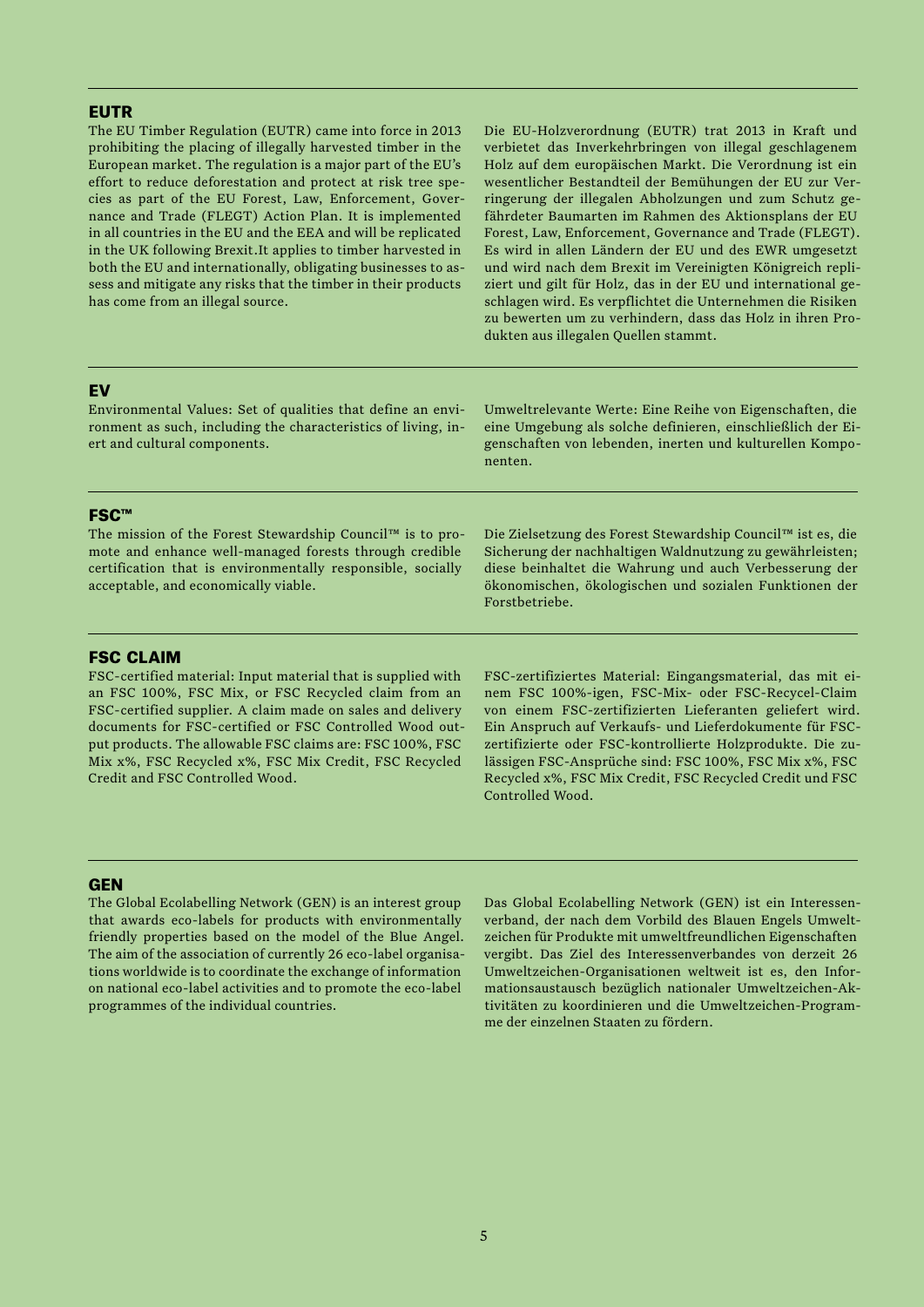# GLOBAL COMPACT

The United Nations Global Compact is a non-binding United Nations pact to encourage businesses worldwide to adopt sustainable and socially responsible policies, and to report on their implementation. The UN Global Compact is a principle-based framework for businesses, stating ten principles in the areas of human rights, labor, the environment and anti-corruption. Under the Global Compact, companies are brought together with UN agencies, labor groups and civil society. Cities can join the Global Compact through the Cities Programme.

Der Global Compact der Vereinten Nationen ist ein unverbindlicher Pakt der Vereinten Nationen, um Unternehmen weltweit zu ermutigen, nachhaltige und sozial verantwortliche Strategien zu verfolgen und über deren Umsetzung zu berichten. Der UN Global Compact ist ein prinzipienbasierter Rahmen für Unternehmen, der zehn Prinzipien in den Bereichen Menschenrechte, Arbeit, Umwelt und Korruptionsbekämpfung festlegt. Im Rahmen des Global Compact werden Unternehmen mit UN-Organisationen, Arbeitsgruppen und der Zivilgesellschaft zusammengebracht. Städte können über das Städteprogramm dem Global Compact beitreten.

## GREEN-E

Green-E (USA Standard) – Made with 100% certified renewable energy. Renewable energy is energy derived from natural resources that replenish themselves over a period of time without depleting the Earth's resources. These resources also have the benefit of being abundant, available in some capacity nearly everywhere, and they cause little, if any, environmental damage. Energy from the sun, wind, and thermal energy stored in the Earth's crust are examples. Green-E (USA Standard) - Hergestellt aus 100% zertifizierter erneuerbarer Energie. Erneuerbare Energien sind Energien, die aus natürlichen Ressourcen gewonnen werden, die sich über einen längeren Zeitraum regenerieren, ohne die Ressourcen der Erde zu erschöpfen. Diese Ressourcen haben auch den Vorteil, dass sie reichlich vorhanden sind, in gewisser Weise fast überall verfügbar sind und wenig, wenn überhaupt, Umweltschäden verursachen. Energie aus Sonne und Wind oder die Nutzung der Erdwärme sind solche Beispiele.

## **GSC**

Green Seal™ Certified (USA Standard) - Green Seal is a nonprofit organization for the development and certification of environmental standards. The flagship program is the certification of products, services, restaurants and hotels.

Green Seal™ Certified (USA Standard) - Green Seal ist eine gemeinnützige Organisation zur Entwicklung und Zertifizierung von Umweltstandards. Das Flaggschiff-Programm ist die Zertifizierung von Produkten, Dienstleistungen, Restaurants und Hotels.

# HIGG FACTOR

The Higg Index is an apparel and footwear industry selfassessment standard for assessing environmental and social sustainability throughout the supply chain.

Der Higg Index ist ein Selbstbewertungsstandard für die Bekleidungs- und Schuhindustrie zur Bewertung der ökologischen und sozialen Nachhaltigkeit entlang der gesamten Lieferkette.

ISO ist eine unabhängige, nichtstaatliche internationale Organisation mit einer Beteiligung von 164 nationalen Stan-

dardisierungsgremien.

# ISO

ISO is an independent, non-governmental international organization with a membership of 164 national standards bodies.

# ISO14000

ISO 14000 is a family of standards related to environmental management that exists to help organizations minimize how their operations (processes, etc.) negatively affect the environment (i.e. cause adverse changes to air, water, or land); comply with applicable laws, regulations, and other environmentally oriented requirements; and continually improve in the above.

ISO 14000 ist eine Norm des Umweltmanagement, die Unternehmen dabei unterstützt, die negativen Auswirkungen ihrer Betriebsabläufe (Prozesse usw.) auf die Umwelt zu minimieren (d.h. negative Auswirkungen auf Luft, Wasser oder Land zu haben), die geltenden Gesetze, Vorschriften

und andere umweltorientierte Anforderungen einzuhalten

und sich kontinuierlich zu verbessern.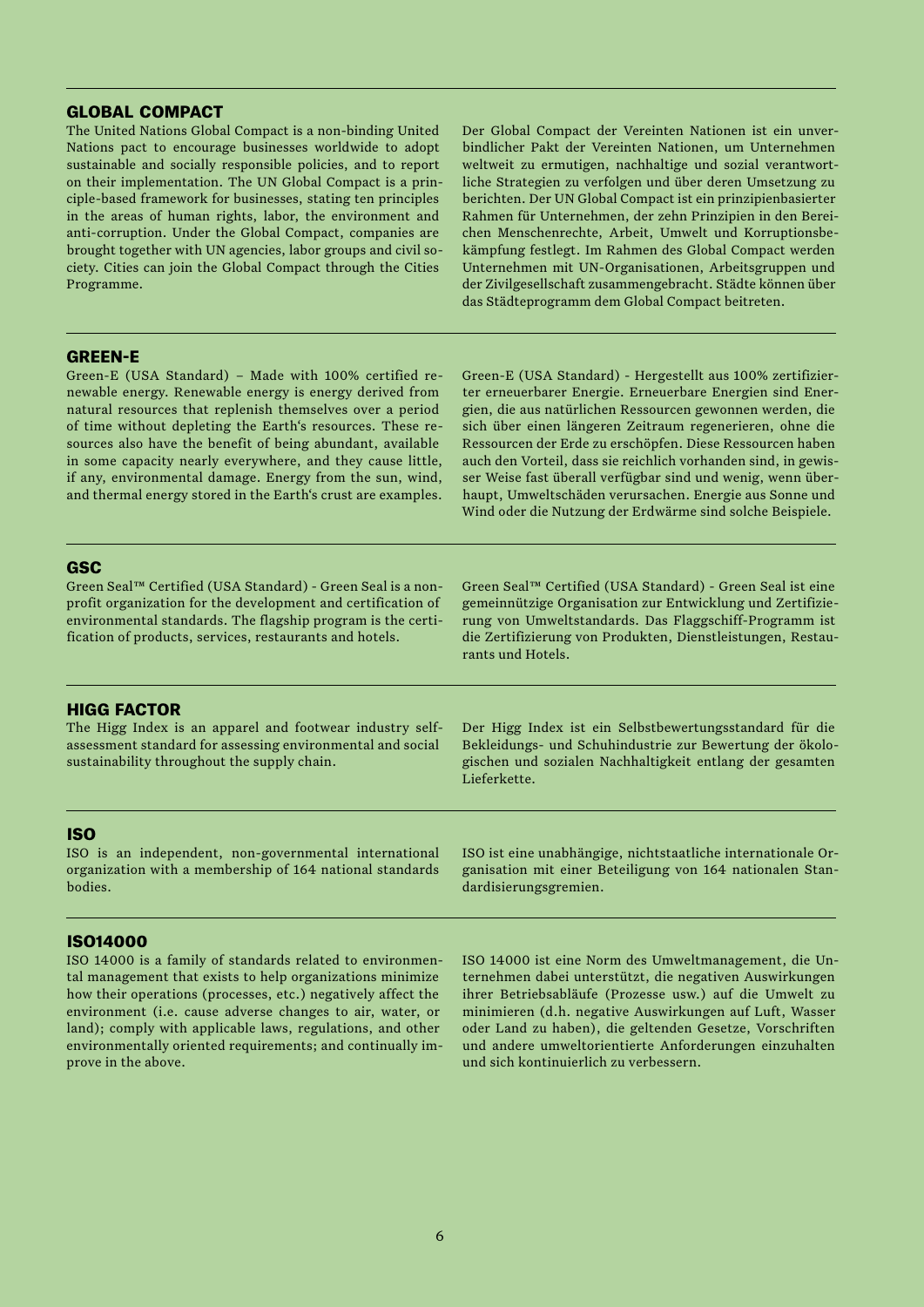# KYOTO PROTOCOL

An international agreement verified and adopted in 1997 in Kyoto, Japan, which determines required emission targets for developed countries.

## LANDFILL

Area used for waste disposal, with appropriate technical management. During the operation of the landfill, waste and other waste is distributed in thin layers on the ground or in pits; then it is repeatedly compacted with heavy machinery up to a thickness of 1 to 2 metres and covered with a 20 cm thick layer of ground. This operation should be performed daily to prevent the infestation of insects and rodents. They require special preparation, including drainage and water treatment facilities.

Ein 1997 in Kyoto, Japan, überprüftes und verabschiedetes internationales Abkommen, das die erforderlichen Emissionsziele für die Industrieländer festlegt.

#### ABFALLDEPONIE

Bereich, der für die Abfallbeseitigung genutzt wird, mit der entsprechenden technischen Verwaltung. Beim Betrieb der Deponie werden Müll und andere Abfälle in dünnen Schichten auf dem Boden oder in Gruben verteilt; dann wird sie wiederholend mit schweren Maschinen bis zu einer Dicke von 1 bis 2 Metern verdichtet und mit einer 20 cm dicken Bodenschicht bedeckt. Diese Operation sollte täglich durchgeführt werden, um den Befall von Insekten und Nagetieren zu verhindern. Sie erfordern eine spezielle Vorbereitung, einschließlich Entwässerungs- und Wasseraufbereitungsanlagen.

## **LCA**

Life-cycle assessment (LCA, also known as life-cycle analysis, ecobalance, and cradle-to-grave analysis) is a technique to assess environmental impacts associated with all the stages of a product's life from raw material extraction through materials processing, manufacture, distribution, use, repair and maintenance, and disposal or recycling. Designers use this process to help critique their products.

Life Cycle Assessment (LCA, auch bekannt als Life Cycle Analysis, Ecobalance, and Cradle-to-Grave Analysis) ist eine Technik zur Beurteilung der Umweltauswirkungen eines Produktes. Es werden alle Phasen des Produktlebenszyklus von der Rohstoffgewinnung über die Materialverarbeitung, Herstellung, Vertrieb, Verwendung, Reparatur und Wartung bis hin zur Entsorgung oder zum Recycling mit einbezogen. Designer nutzen diesen Prozess, um ihre Produkte zu beurteilen.

## NR

Natural Ressources: Any factor of the natural environment that can mean some benefit to man such as water, soil, minerals, vegetation, mountains, relief, animals and all forms of wildlife, including its aesthetic arrangement. They are the natural elements of ecosystems, whose qualities allow them to meet, directly or indirectly, human needs.

Natürliche Ressourcen: Alle natürlichen Faktoren, die für den Menschen von Nutzen sein können, wie Wasser, Boden, Mineralien, Vegetation, Berge, Reliefs, Tiere und alle Formen der Tierwelt, einschließlich ihrer ästhetischen Gestaltung. Sie sind die natürlichen Elemente der Ökosysteme, deren Eigenschaften es ihnen ermöglichen, direkt oder indirekt die Bedürfnisse der Menschen zu befriedigen.

# **OEKOTEX**

The STANDARD 100 by OEKO-TEX® is a worldwide consistent, independent testing and certification system for raw, semi-finished, and finished textile products at all processing levels, as well as accessory materials used. Examples of articles that can be certified: raw and dyed/finished yarns, woven and knitted fabrics, accessories, such as buttons, zip fasteners, sewing threads or labels, ready-made articles of various types (garments of all types, domestic and household textiles, bed linen, terry products and much more).

Unter der Bezeichnung Oeko-Tex vergibt die Internationale Gemeinschaft für Forschung und Prüfung auf dem Gebiet der Textil- und Lederökologie Produktlabel und Betriebsstättenzertifizierungen. Produkte aller Verarbeitungsstufen entlang der textilen Wertschöpfungskette (Fasern, Garne, Gewebe, Leder, konfektionierte Endprodukte) werden auf gesundheitliche Unbedenklichkeit und Produktionsstätten auf sozial- und umweltverträgliche Produktionsbedingungen geprüft. Die Kriterien und Schadstoffgrenzen der international einheitlichen Öko-Tex-Standards werden regelmäßig angepasst und erweitert.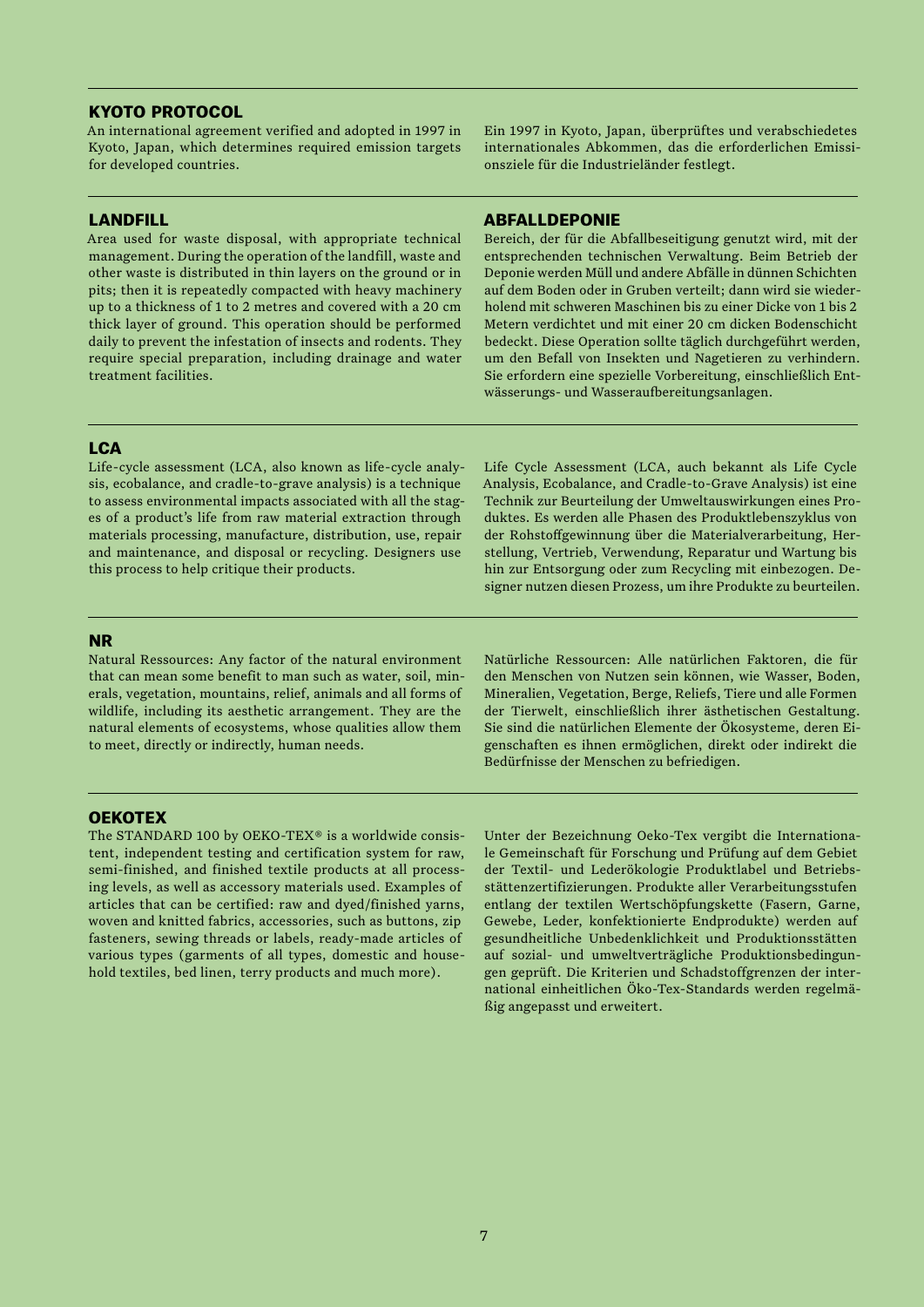# **PCF**

Processed chlorine free (PCF) means the paper is manufactured without the use of chlorine or chlorine compounds, such as chlorine dioxide. The term Processed Chlorine Free is applied only to post consumer recycled fiber a process originally used to bleach the virgin pulp cannot be known.

**PCW** 

Post-consumer material is defined as waste paper, such as office paper and newspaper that has served its intended purpose and has been separated from solid waste to be recycled into new paper. A recycled content claim may be made only for materials that have been recovered or otherwise diverted from the solid waste stream, either during the manufacturing process (pre-consumer), or after consumer use (post-consumer). The higher the PCW content, the closer to a true «closed-loop» recycling. Papers made with PCW saves resources like trees, water, energy, and greenhouse gas emissions.

Prozess chlorfrei - Processed Chlor Free (PCF) bedeutet das Papier ohne den Einsatz von Chlor oder Chlorverbindungen, wie z.B. Chlordioxid, hergestellt wird. Der Begriff Processed Chlorine Free wird nur für recycelte Fasern verwendet, ein Verfahren, das ursprünglich zum Bleichen der Zellstoffherstellung verwendet wurde, ist nicht bekannt.

Post Consumer Waste – Post Consumer Waste wird definiert als Altpapier, wie z.B. Büropapier und Zeitungen, das seinen Zweck erfüllt hat und vom festen Abfall getrennt wurde, um zu neuem Papier recycelt zu werden. Es gelten nur Werkstoffe als rezykliert, die entweder während des Herstellungsprozesses (Pre-Consumer) oder nach Gebrauch durch den Verbraucher (Post-Consumer) zurückgewonnen oder anderweitig aus dem festen Abfallstrom umgeleitet wurden. Je höher der PCW-Gehalt, desto näher kommt man einem echten «Closed-Loop»-Recycling. Papiere, die mit PCW hergestellt werden, sparen Ressourcen wie Bäume, Wasser, Energie und Treibhausgasemissionen.

# **PEFC**

The Program for the Endorsement of Forest Certification (PEFC) is an international non-profit, non-governmental organization dedicated to promoting Sustainable Forest Management (SFM) through independent third-party certification.

The Program for the Endorsement of Forest Certification (PEFC) ist eine internationale gemeinnützige, nichtstaatliche Organisation, die sich der Förderung einer nachhaltigen Waldbewirtschaftung (SFM) widmet und dies durch unabhängige Drittzertifizierer sicherstellt.

#### PIW

Post Industrial Waste is paper and cardboard waste that derives from companies. Think of the large volumes of printed and unprinted waste paper that printers and box makers have to dispose of. The good, clean quality and availability of large amounts of this PIW makes it excellent for reuse.

Postindustrielle Abfälle – Postindustrielle Abfälle sind Papier- und Kartonabfälle, die von Unternehmen stammen. Man denke nur an die großen Mengen an bedrucktem und unbedrucktem Altpapier, die Druckereien und Kartonhersteller entsorgen müssen. Die gute, saubere Qualität und die Verfügbarkeit in grossen Mengen macht dieses PIW zu einem ausgezeichneten Produkt für die Wiederverwendung.

## **PRECW**

Pre Consumer Waste or Post Industrial Waste (also known as PIW) is paper and cardboard waste that derives from companies. Think of the large volumes of printed and unprinted waste paper that printers and box makers have to dispose of. The good, clean quality and availability of large amounts of this PIW makes it excellent for reuse.

 Pre Consumer Waste oder Post Industrial Waste (auch bekannt als PIW) sind Papier- und Kartonabfälle, die von Unternehmen stammen. Man denke nur an die großen Mengen an bedrucktem und unbedrucktem Altpapier, die Druckereien und Kartonhersteller entsorgen müssen. Die gute, saubere Qualität und die Verfügbarkeit in grossen Mengen macht dieses PIW zu einem ausgezeichneten Produkt für die Wiederverwendung.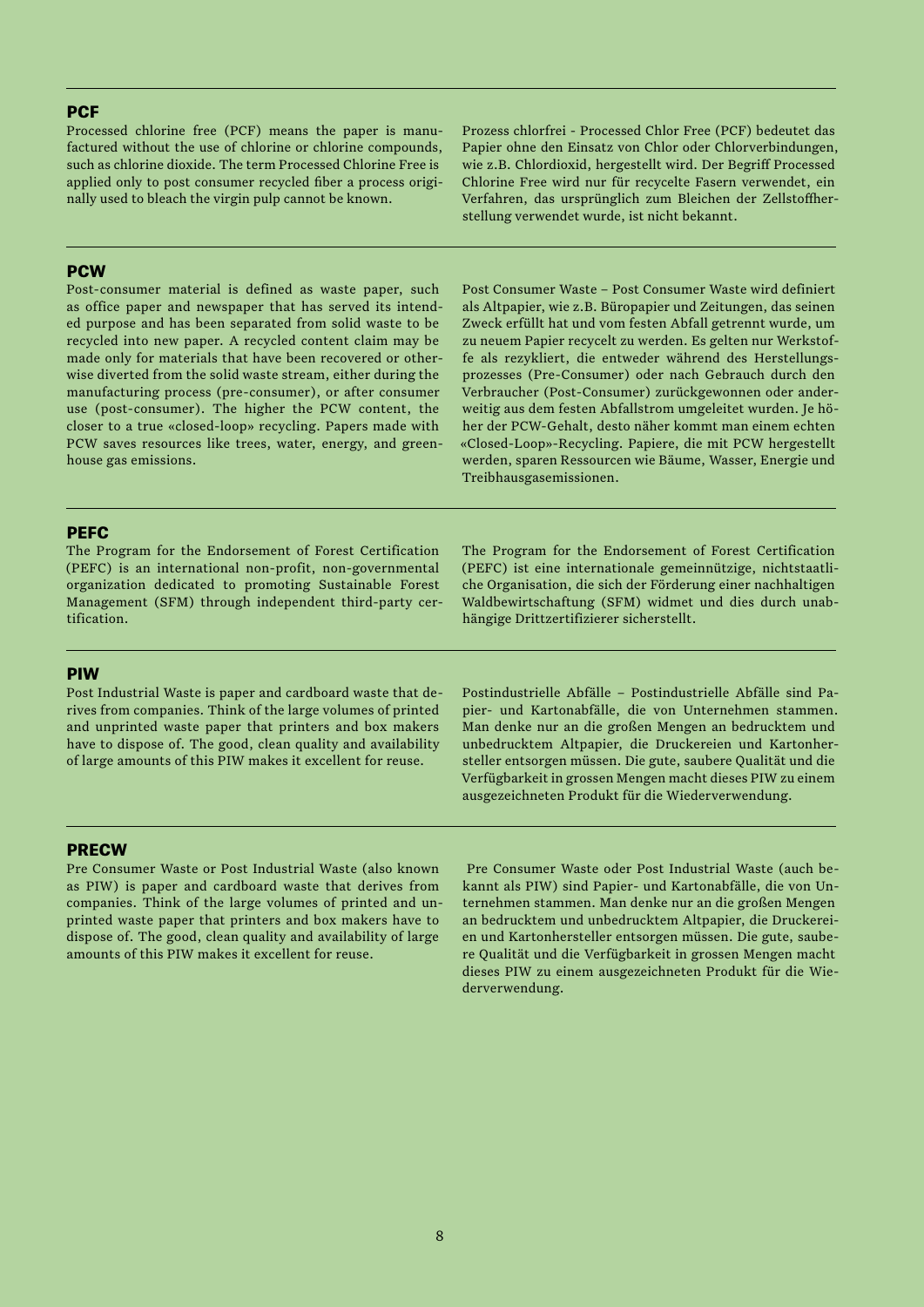## QUALITY OF LIFE

Dynamic link between the individual and the environment where the satisfaction of needs implies the continuous and creative participation of the subject in the transformation of reality.

# LEBENSQUALITÄT

Lebensqualität ist ein Sammelbegriff für all jene Faktoren, welche die positiven Lebensbedingungen in einer Gesellschaft für deren Mitglieder ausmachen. Üblicherweise versteht man unter der Qualität des Lebens vor allem den Grad des subjektiven Wohlbefindens einer einzelnen Person oder einer Gruppe von Menschen.

# **RCS**

The RCS (Recycled Claim Standard) is an international standard for the traceability of recycled raw materials within a supply chain. The product chain is controlled by an independent organisation to ensure that an end product contains the exact amount of recycled material specified. The RCS thus enables transparent, consistent and comprehensive independent assessment and verification of the accuracy of information on the content of recycled materials in a product.

Der RCS (Recycled Claim Standard) ist ein internationaler Standard zur Rückverfolgbarkeit recycelter Rohstoffe innerhalb einer Lieferkette. Die Produktkette wird von einer unabhängigen Stelle kontrolliert um sicherzustellen, ob ein Endprodukt die genaue Menge des angegebenen Recyclingmaterials enthält. Der RCS ermöglicht damit die transparente, konsistente und umfassende unabhängige Bewertung und Überprüfung der Richtigkeit von Angaben zum Inhalt von Recyclingmaterialien in einem Produkt.

## REACH

REACH is a European Union regulation adopted to provide a high level of protection of human health and the environment from the use of chemicals. REACH stands for Registration, Evaluation, Authorisation and Restriction of Chemicals.

REACH ist eine Verordnung der Europäischen Union, die erlassen wurde, um den Schutz der menschlichen Gesundheit und der Umwelt vor den Risiken, die durch Chemikalien entstehen können, zu verbessern. REACH steht für Registration, Evaluation, Authorisation and Restriction of Chemicals (Registrierung, Bewertung, Zulassung und Beschränkung von Chemikalien).

## RECYCABLE

Recycling is the process of converting waste into a reusable material—but this doesn't necessarily mean that recycling one material (like a used milk carton) directly leads to a new supply of the same material (a new milk carton), which is often too expensive. Instead, the product is often reused to create another product entirely. It isn't a 100% efficient process, but recycling still makes an enormous large-scale impact. Many materials can be recycled, including metals, paper and cardboard, glass, plastics, batteries and bulbs, and electronics.

Recycling ist der Prozess der Aufbereitung von Abfällen in ein wieder verwendbares Material - aber das bedeutet nicht unbedingt, dass das Recycling eines Materials (wie eine gebrauchte Milchtüte) direkt zu einer neuen Lieferung des gleichen Materials (eine neue Milchtüte) führt, was oft zu teuer ist. Stattdessen wird das Produkt oft wiederverwendet, um ein anderes Produkt vollständig zu erstellen. Es ist kein 100% effizienter Prozess, aber das Recycling hat immer noch einen enormen positiven Einfluss. Viele Materialien können recycelt werden, darunter Metalle, Papier und Karton, Glas, Kunststoffe, Batterien und Glühbirnen sowie Elektronik.

## RS

Raw Materials of Renewable Sources: Sustainable raw materials that can be used and replenished without adverse effects on the environment.

Rohstoffe aus nachwachsenden Rohstoffen: Nachhaltige Rohstoffe, die ohne negative Auswirkungen auf die Umwelt verwendet und wiederverwendet werden können.

# SA8000

Standard for Social Accountability – SA8000 is an auditable certification standard that encourages organizations to develop, maintain, and apply socially acceptable practices in the workplace.

SA8000 ist ein internationaler Standard mit dem Ziel, Arbeitsbedingungen von Arbeitnehmern (Angestellte, Arbeiter, aber auch Leiharbeiter) zu verbessern. Ins Leben gerufen von der Social Accountability International (SAI).